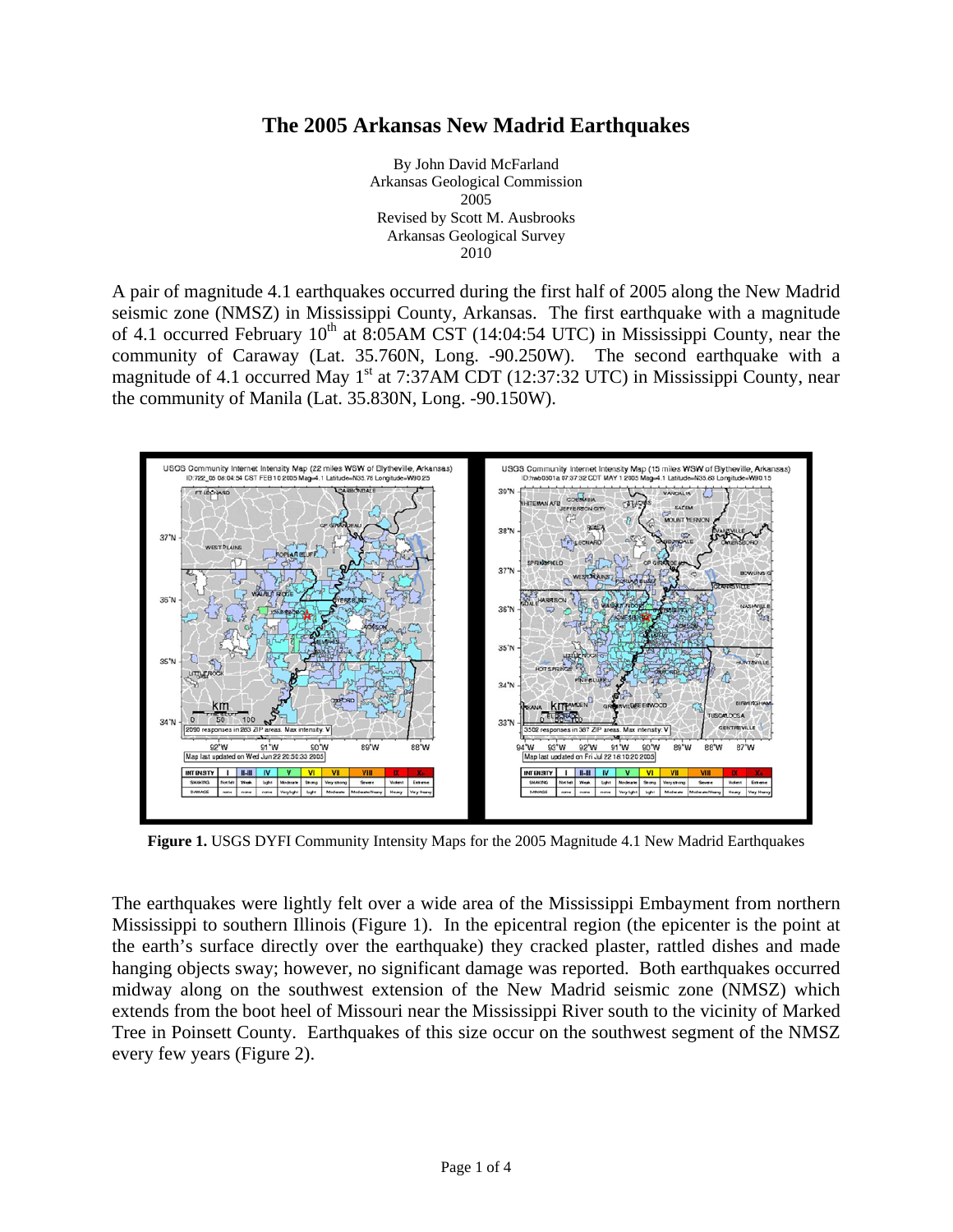

**Figure 2.** Map of the three recognized segments of New Madrid seismic zone (NMSZ)

The table below lists other similar size earthquakes that have occurred along the NMSZ in the last twenty years.

| Date               | <b>Magnitude</b> | Location            |
|--------------------|------------------|---------------------|
| April 29, 2003     | 4.0              | <b>B</b> lytheville |
| September 17, 1997 | 3.8              | Trumann             |
| November 29, 1996  | 4.3              | <b>B</b> lytheville |

Similar sized earthquakes have occurred in other places in Arkansas during this same time interval.

| Date             | <b>Magnitude</b> | Location            |
|------------------|------------------|---------------------|
| May 4, 2001      | 4.4              | Enola               |
| June 26, 2000    | 3.9              | Alread              |
| August 22, 2000  | 3.9              | <b>Warm Springs</b> |
| October 21, 1999 | 3.9              | <b>Warm Springs</b> |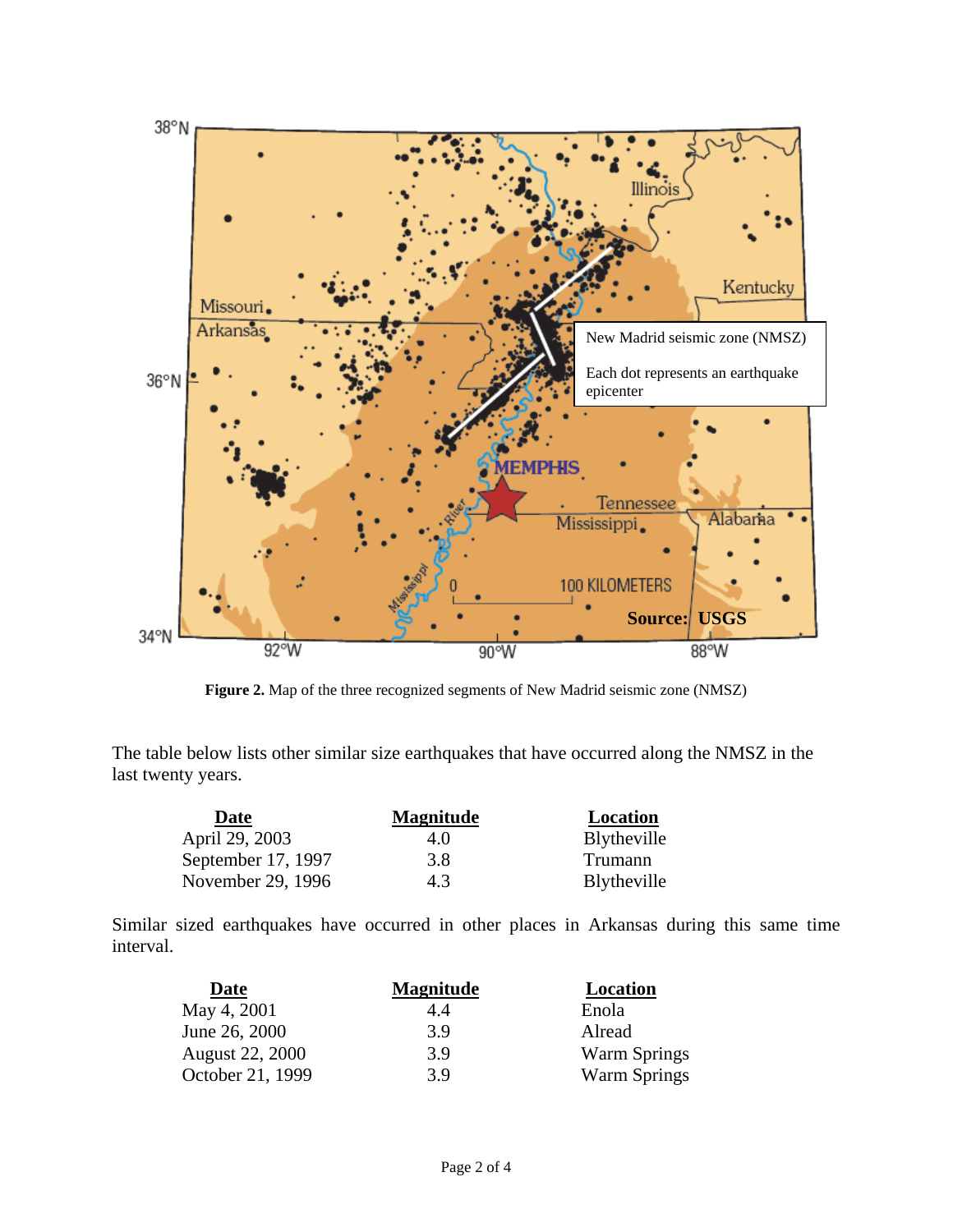For 2004, thirteen (13) events over magnitude 1.5 were documented. Only the largest\* of these was felt, and then by just a few people in very favorable locations and circumstances.

| <b>Magnitude</b> | <b>Events</b> |
|------------------|---------------|
| 1.6              |               |
| 1.7              | 3             |
| 1.9              |               |
| 2.1              |               |
| 2.2              |               |
| 2.3              |               |
| 2.5              |               |
| $2.9*$           |               |

2004 earthquakes by counties:

| County      | <b>Events</b> |
|-------------|---------------|
| Mississippi |               |
| Randolph    | 3             |
| Craighead   | ႒             |
| Lawrence    |               |
| Cleburne    |               |

Although some activity has been observed from faults outside the NMSZ, it is not expected that any of these other faults will generate earthquakes large enough to cause significant damage. The NMSZ is the most hazardous fault zone east of the Rocky Mountains. Large to great earthquakes have occurred along the NMSZ in the past and will occur again. Based on current understanding of the activity documented and associated with the NMSZ over the last 30 years, a magnitude 6 or greater earthquake has a 25% to 40% probability of occurring someplace on the NMSZ in the next 50 years. There is a 7% to 10% probability of a magnitude 7.5 or greater earthquake occurring in the same time frame. Typically, magnitude 6 earthquakes will concentrate considerable damage in its epicentral region but damage will diminish fairly quickly further away. Larger earthquakes will spread the destruction to a much wider area. A magnitude 7.5 event along the southwest segment of the NMSZ will cause damage throughout Arkansas, though the most serious damage will be in the northeast portion of the state.

Just remember that "it's usually not the earthquake that hurts you: it's the building that falls on you". Earthquakes are a natural hazard that no one can stop or, at this time, predict. Only by studying the earthquakes, locating the active faults, and developing the seismic characteristics of each of the active areas can we properly advise the public of the true nature of the risks. Through this research, society can develop and bring about preparedness and mitigation measures that reduce the risk to life and property.